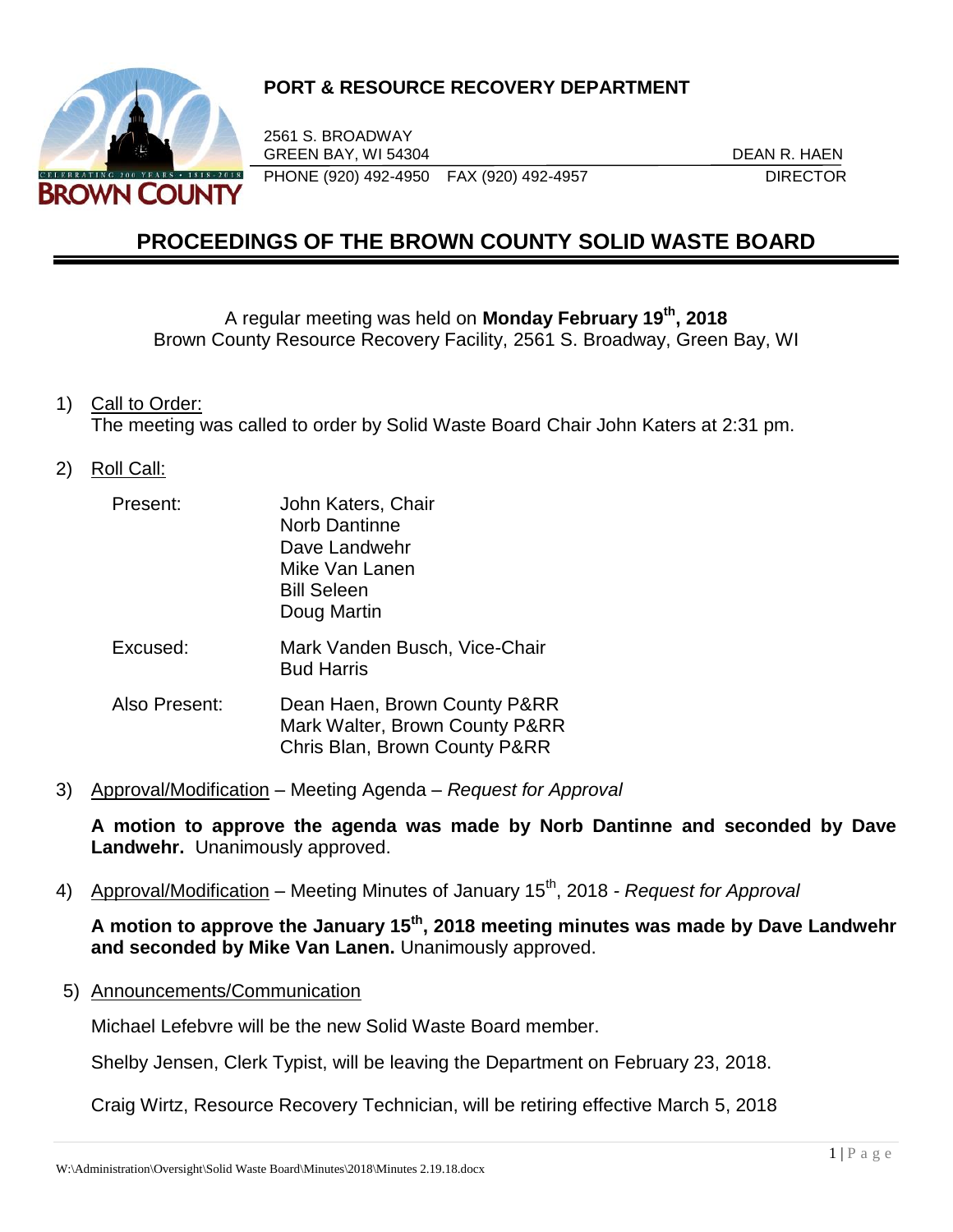The city of Green Bay and the Oneida Seven Generations Corp. came to a settlement over the waste-to-energy facility.

# 6) 2017 Resource Recovery Annual Report – *Request for Approval*

The Annual Report serves multiple purposes. The report serves as the end of the year budget status report for the County Board. It is also used as a resource to internal and external stakeholders summarizing the activities of the department for new and existing Solid Waste Board Members, Public Work Directors and County Supervisors. The annual report compares how the Department is doing from one year to the next in all of the different areas; solid waste, recycling, hazardous material recovery, etc. Mr. Haen explained the financials included in the annual report.

Mr. Haen then discussed the 2017 accomplishments, which included: revised 2012 5-year Solid Waste Management Plan; implemented "Black Ice Software"; evaluated in-house processing of florescent, incandescent, and LED lamps; evaluated regional composting feasibility study: marketed recycling service to neighboring counties and made retention calls to existing municipal customers; marketed landfill and resource recovery services to neighboring counties and made retention calls on existing municipal customers; conducted Hazardous Material Recovery Process Map for collection, storage and processing of hazardous materials; replaced one mile of asphalt road; and, replaced the recycling tip floor. Some goals that were deferred or incomplete in 2017 and in progress in 2018 included: evaluate leachate management options for South Landfill; modify South Landfill Feasibility Determination and submit to DNR; convert existing Gas-To-Energy plant to passive flare including building modifications and sale of existing equipment; excavate South Landfill clay; conduct BOW Waste Technology Committee research; and, evaluate existing BOW Landfill Agreement and potentially renegotiate extension.

Mr. Haen then announced the departmental goals for 2018 including: excavate 20,000 cubic yards of South Landfill Phase 1 clay; execute South Landfill leachate discharge and treatment agreement(s); work on South Landfill wetland delineation; determine strategy for dealing with South Landfill mass balance of clay; implement conversion plan for existing Gas-To-Energy plant to passive flare including building modifications and also sell equipment and develop a use for the facility; determine benefits of existing BOW Cooperative landfill Plan and develop alternatives and options for future BOW Cooperative Landfill Plan; revise 2013 5-year BOW Solid Waste & Resource Recovery Management Plan; market recycling and landfill services to new customers and make retention calls with a third of existing customers and municipalities; evaluate adding additional hours to HMR collection day and implement HMR building modifications; replace Solid Waste Transfer Station compactor, Recycling Transfer Station front-end loader, add quick doors and HVAC unit; award 15 year agricultural land lease and farm building lease; assess leasing of non-landfill land to Dynamic Concepts for biodigester facility; and, complete BOW Diversion Committee analysis of mattress recycling.

**A motion to approve the annual report but add the completed concrete tip floor to completed tasks and mattress recycling to the 2018 goals was made by John Katers and seconded by Mike Van Lanen.** Unanimously approved.

# 7) BOW Regional Planning – *Update*

Brown, Outagamie and Winnebago Counties are working with Mike Konecny and Foth Companies to evaluate the financial benefit that the BOW has had on its municipalities and residents.